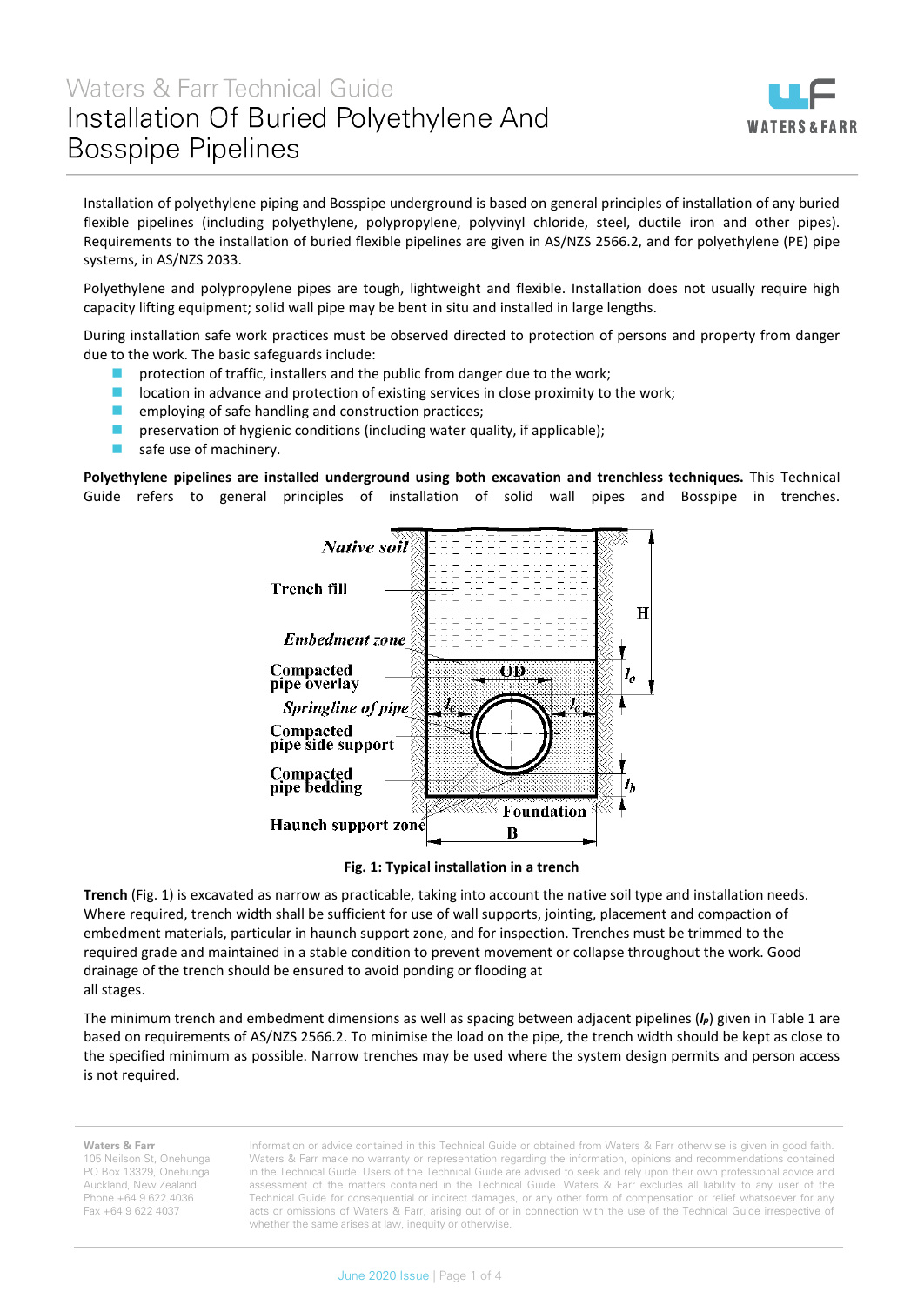For bitumen, asphalt and concrete surfaces, neat straight lines shall be cut at least 50 mm beyond the outer limits of the excavation.

|               |                          |     |     |                 | millimetres |
|---------------|--------------------------|-----|-----|-----------------|-------------|
| Pipe outside  | <b>Minimum dimension</b> |     |     |                 |             |
| diameter (OD) | Ib                       | Ic  | Ιo  | $B = OD + 2l_c$ | Ip          |
| ≥75, ≤150     | 75                       | 100 | 100 | $275 - 350$     | 100         |
| >150, ≤300    | 100                      | 150 | 150 | $450 - 600$     | 150         |
| >300, 450     | 100                      | 200 | 150 | $700 - 850$     | 200         |
| >450, ≤900    | 150                      | 300 | 150 | $1050 - 1500$   | 300         |
| >900, ≤1500   | 150                      | 350 | 200 | $1600 - 2200$   | 350         |

## **Table 1. Minimum embedment zone dimensions (see Fig. 1)**

The minimum embedment zone dimensions given in Table 1 may be reduced by 50% when controlled low strength materials are used for pipe embedment.

Flexible pipelines are installed at a design depth exceeding **minimum pipeline cover H** (see Fig. 1) requirements given in Table 2 (requirements of AS/NZS 2566.2), unless specified otherwise due to service conditions. Maximum pipeline cover depends on soil type, bedding material, degree of compaction, as well as on pipe characteristics and design loads.

| Table 2. Minimum cover (H)                                          |           |  |  |  |
|---------------------------------------------------------------------|-----------|--|--|--|
| Loading condition                                                   | $H^*$ , m |  |  |  |
| Not subject to vehicle loading                                      | 0.30      |  |  |  |
| Land zoned for agricultural use                                     | 0.60      |  |  |  |
| Subject to vehicular loading -                                      |           |  |  |  |
| no carriageway;<br>(a)                                              | 0.45      |  |  |  |
| sealed carriageways; and<br>(b)                                     | 0.60      |  |  |  |
| unsealed carriageways<br>(c)                                        | 0.75      |  |  |  |
| Pipelines in embankments or subject to construction equipment loads | 0.75      |  |  |  |

\* Under cultivated agricultural land **H** should not be less than 0.6 m. Railway crossings are covered by other requirements.

Depending upon soil stability and depth, trench sides above the pipe crown may need to be sloped, stepped or widened. Where required for safety consideration (unstable trench walls, significant trench depth), sidewall bracing (trench shields) should always be used (see AS/NZS 2566.2 for more details).

**The trench bottom must support the pipe continuously** and be free from ridges, hollows, lumps, large stones and the like. For pressure pipelines, the grade of the trench bottom is not critical, it may even undulate. For gravity drainage systems, the trench bottom must be constructed to the required grade. Where native trench bottom does not provide a firm working platform, or the necessary uniform and stable support for the pipeline, a foundation should be installed underneath the pipe bedding.

**Thrust blocks** should be installed for joint anchorage at pipeline direction changes and at dead ends. When installed, thrust block anchors should bear directly on undisturbed native soil with their bearing surfaces approximately normal to the direction of the imposed forces. Thrust block may be concrete or hardwood.

Thrust blocks installed at polyethylene fittings should fully encapsulate the fitting to distribute stresses over the body of the fitting. When concrete blocks are used, the contact area between polyethylene fitting/pipe and concrete block shall be protected (e.g. with elastomeric sheeting) to prevent damage to the polyethylene pipe.

Where valves within the pipeline may convey heavy torque loads on the polyethylene pipeline, the valves (and the like) should be independently supported by proper anchorage. Anchorage should not interfere with the accessibility of any bolts and nuts, and operation of the valve.

Pipes laid on steep grades, on inadequate foundation, or in unstable soil may require installation of bulkheads and trenchstops, up to continuous concrete encasement and concrete bulkheads.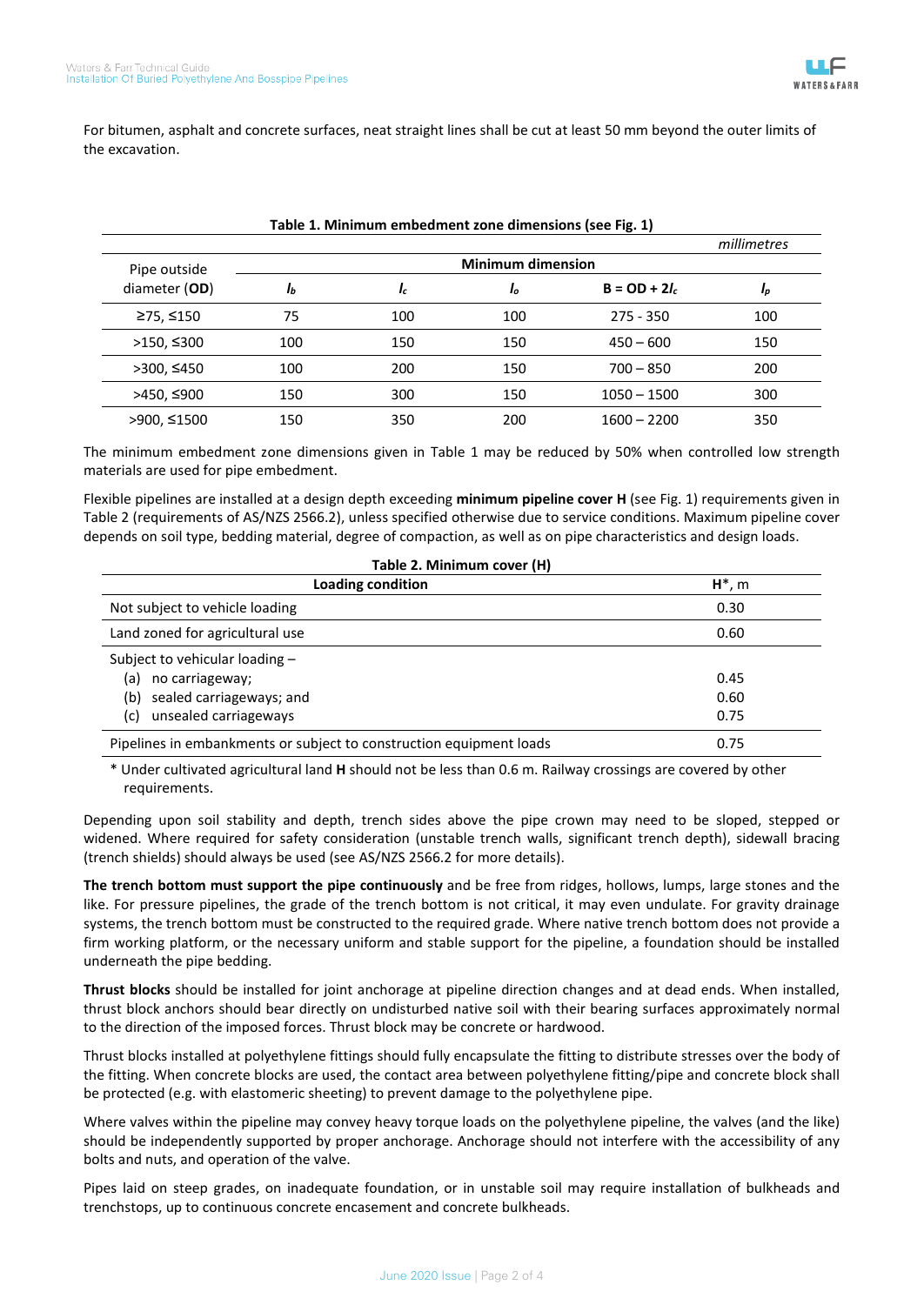**The embedment materials** in normal soil should be granular (cohesionless) materials, controlled low strength materials, or stabilized soils. The particle size and grading of the embedment material should allow achievement of the specified relative compaction. The recommended maximum particle size is 10 mm for solid wall pipes of outside diameter less than 100 mm, or 14 mm for larger pipes and Bosspipe (based on recommendations of AS/NZS 2566.2), 20 mm being the maximum allowed size. For better compaction, content of fines should be less than 5%, and we do not recommend use of materials with more than 12% of fines. When crushed rock and similar materials are used, the particles should be free of sharp edges.

Where there is possibility of migration of fines between the native soil and the embedment zone, or free-draining material is used as embedment material, a geotextile filter fabric may be used to envelope the embedment material.

**Bedding** shall be placed and compacted to the specified relative compaction, and shall uniformly support the pipeline along its length. The requirements of AS/NZS 2566.2 regarding levels of compaction, types of compacting equipment and compaction measurements must be thoroughly followed. Haunch, side support and overlay materials shall be compacted in layers not greater than 150 mm (AS/NZS 2033). It is essential for the performance of the pipeline that the specified level of compaction is achieved.

Following compaction, the bedding should be accurately trimmed and leveled off, as necessary. Pockets for sockets, flanges and other fittings should be made (excavated) in the bedding to allow the pipe barrel to rest firmly on the bedding over its entire length.

**Joining** polyethylene pipes may be performed on ground level or in the trench, Bosspipe is usually joined in the trench. Pipes to be joined should be properly aligned; usually no offset of the pipe/fitting axes is allowed, maximum angle between axes should not exceed 1 degree. Care shall be taken to avoid contamination of the joint interface. Access of water or other fluids to the joint interface during fusion welding of polyethylene pipes and fittings must be prevented. See appropriate standards and procedures as well as fitting/welding machine manufacturer's recommendations regarding joining procedures.

We recommend pre-construction destructive testing of fusion welds made of polyethylene pipe/fittings to be used during construction by welders performing the joining using intended for the job welding machine(s), as well as random testing of field welds, to ensure quality of the joints in the pipeline.

**Pipes are to be lowered into position without being dropped, dumped, pushed, or rolled**; care being taken to avoid straining the pipes or pipe joints. Suitable lifting equipment may be used to lower the pipes in the trench with a nylon sling (chains shall not be used).

Polyethylene pipe supplied in coils or on spools (particularly of outside diameter above 63 mm) may be unwound on ground near the trench allowing it to relax for at least 2 hours prior to lowering the pipe in the trench. All welds should be allowed to cool to ambient temperature prior to placing the pipe string in the trench.

**Pipe laid in the trench should be properly aligned**. The pipes should be positioned along the centreline of the trench unless specified otherwise. Bosspipe should be laid with socket end facing upstream.

**Polyethylene pipe may be bent** in horizontal plane during installation to follow the alignment of a road or footpath. The minimum advisable bend radius is dependent on the pipe outside diameter (OD) and SDR - Standard Dimension Ratio (Table 3 is based on recommendation of PE100+ Association). When a fitting is present within the bend, the allowable minimum bending radius is increased depending on rigidity of the connection (value given in Table 3 may be used as a guidance). When pipe string is installed at a temperature below 20°C, the bend radius shall be increased (e.g., at 0°C the minimum bend radius given in Table 3 should be increased by 50%).

The pipe shall be bent evenly (preferably supported over the full length) to avoid kinking. All welds should be allowed to cool to ambient temperature prior to bending the pipe string.

|           | Table 3. Minimum field bend radius (pipe without ovality at 20°C) |                               |  |
|-----------|-------------------------------------------------------------------|-------------------------------|--|
|           | Pipe SDR                                                          | Minimum field bend radius (R) |  |
|           | 9                                                                 | $12 \times OD$                |  |
| R         | 11                                                                | $15 \times OD$                |  |
|           | 13.6                                                              | $21 \times OD$                |  |
|           | 17                                                                | $25 \times OD$                |  |
|           | 21                                                                | $35 \times OD$                |  |
| <b>OD</b> | 26                                                                | $45 \times$ OD                |  |
|           | 33                                                                | $65 \times OD$                |  |
|           | Electrofusion fitting present in bend                             | $100 \times$ OD               |  |

June 2020 Issue | Page 3 of 4